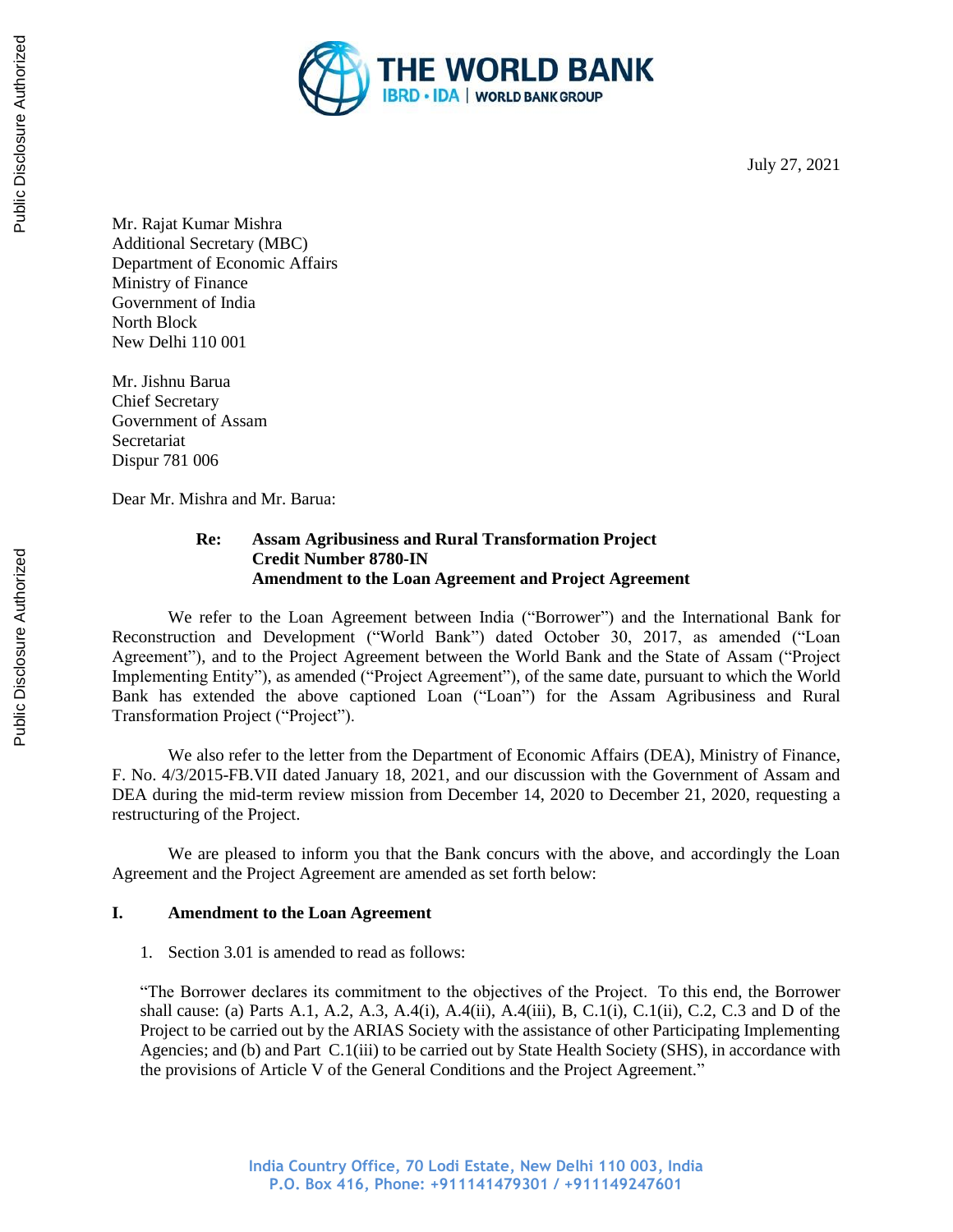2. The objective of the Project set forth in Schedule 1 is amended to read as follows:

"The objective of the Project is to add value and improve resilience of selected agriculture value chains, focusing on smallholder farmers and agro-entrepreneurs and to advance Assam's COVID-19 response".

3. Component A.4 is amended to read as follows:

"Establishing stewardship councils in select value chains as a platform for engaging industry leaders and effective public-private sector dialogue, through *inter alia*: (i) preparation of Value Chain Development Plans (VCDPs) and feasibility studies for each value chain; (ii) providing Sector Stewardships Grants to finance stewardship councils' business plans; and (iii) strengthening Department of Agriculture's evidence-based agriculture policy analysis and formulation systems and capacity."

4. Component C.1 is amended to read as follows:

"(i) Providing CIG Grants to Common Interest Groups through the Agricultural Technology Management Agency (ATMA); and (ii) carrying out key investments, research, marketing and capacity building activities in the production clusters of prioritized value chains, including: (a) horticulture, crop, spices and condiments value chain; (b) milk and pork value chain; (c) fisheries value chain; and (d) sericulture value chain; and (iii) advancing COVID-19 response in Assam, including: (a) supporting implementation of relevant surveillance plans; (b) supporting operation of isolation quarantine facilities and COVID-19 care centers; (c) providing support to frontline workers and healthcare staff; (d) supplying personal protective equipment to the population groups deemed to be at a high risk of infection; (e) strengthening of health services delivery for pandemic response, including strengthening disease surveillance, creating systems of community engagement and routine health services, and developing plans for future pandemic preparedness; and (f) strengthening the responsiveness of the health system to future health emergencies.

5. The table under Section IV.A.2 is amended to read as follows:

| Category                                                                                                                                                                                                                                  | <b>Amount of the Loan</b><br><b>Allocated</b><br>(expressed in USD) | Percentage of<br><b>Expenditures to be</b><br>financed<br>(inclusive of Taxes)                                                                        |
|-------------------------------------------------------------------------------------------------------------------------------------------------------------------------------------------------------------------------------------------|---------------------------------------------------------------------|-------------------------------------------------------------------------------------------------------------------------------------------------------|
| $(1)$ Goods, works, non-<br>consulting services, consulting services, Sector<br>Stewardship Council Grants, IA Grants, FPO<br>Grants, CIG Grants, Training, and<br>Operating Costs for the Project (except sub-<br>Component $C.1(iii)$ ) | 164,500,000                                                         | 80%                                                                                                                                                   |
| $(2)$ Capital Contribution to the Agribusiness<br><b>Investment Fund</b>                                                                                                                                                                  | 15,000,000                                                          | 80%                                                                                                                                                   |
| (3) Front-end Fee                                                                                                                                                                                                                         | 500,000                                                             | Amount payable<br>pursuant<br>Section 2.03 of<br>this<br>to<br>Agreement in accordance<br>with Section $2.07$ (b) of the<br><b>General Conditions</b> |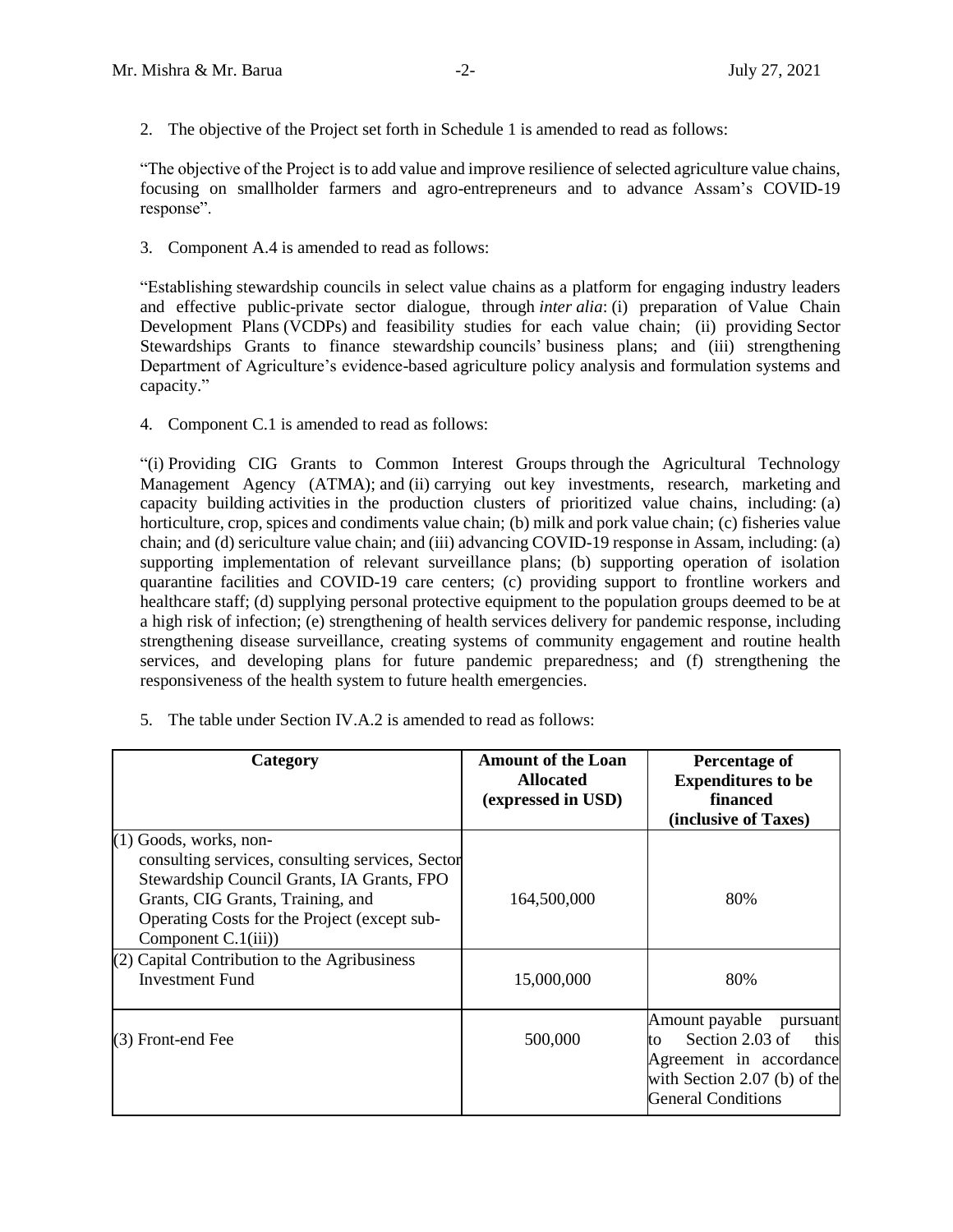| $(4)$ Interest Rate Cap or Interest<br>Rate Collar premium                                                                                                          | $\theta$    | Amount due pursuant to<br>Section $2.08(c)$ of this<br>Agreement |  |  |
|---------------------------------------------------------------------------------------------------------------------------------------------------------------------|-------------|------------------------------------------------------------------|--|--|
| $(5)$ Goods, works, consulting services,<br>non-<br>consulting services, Food Expenditure<br>and<br>COVID-Related Operating Costs for<br>sub-<br>Component C.1(iii) | 20,000,000  | 80%<br>on or after April 1, 2020                                 |  |  |
| <b>TOTAL AMOUNT</b>                                                                                                                                                 | 200,000,000 |                                                                  |  |  |

6. (i) The following definitions are added to Section I of the Appendix and the terms renumbered accordingly:

"COVID-19" means the coronavirus disease caused by the 2019 novel coronavirus (SARS-CoV-2).

"COVID-Related Operating Costs" means costs incurred towards recurring operational activities, including: (i) the cost of consumables and small value procurements for health facility-level COVID-19 response, including infection prevention, control, and sanitization, regular consumables of medical supplies (excluding vaccines), stationeries, vehicle hiring, and training in response to COVID-19; (ii) communication expenses including COVID-19 helplines and call centers; (iii) preparation and deployment of information, education and communication activities for prevention, treatment and management of COVID-19; (iv) monitoring and tracking of COVID-19 patients at community level by community health workers, and other support provisions to community health workers, including uniform, stationery, mobility and travel support; and (v) other operating expenditures for implementation, management, monitoring and reporting for purposes of Component C.1(iii) of the Project, but excluding: (i) costs for procurement and/or deployment of vaccines, (ii) procurement of assets for healthy facility or state inventory; and (iii) costs of procurement of goods or services that exceed USD 4,000 or more per contract.

"EMF" or "Environmental Management Framework" means the environmental management framework of the Project Implementing Entity (which includes a Pest Management Plan) dated April 2017, and disclosed on May 5, 2017, to be revised, updated, supplemented and redisclosed with the prior written concurrence of the Bank no later than August 1, 2021 or such later date as may be agreed in writing between the Borrower and the Bank, setting forth the policy framework, principles, standards, processes and institutional arrangements to be applied to assess potential adverse environmental impacts associated with Project activities and the ways to avoid, minimize, mitigate or offset them, including public consultation, disclosure and reporting; as such framework may be amended from time to time with the prior written concurrence of the Bank.

"Food Expenditure" means the costsincurred by SHS on provision of meals for COVID-19 patients in COVID-19 care centres and for isolated individuals in government-approved quarantine centers.

"Personal Data" means any information relating to an identified or identifiable individual. An identifiable individual is one who can be identified by reasonable means, directly or indirectly, by reference to an attribute or combination of attributes within the data, or combination of the data with other available information. Attributes that can be used to identify an identifiable individual include, but are not limited to, name, identification number, location data, online identifier, metadata and factors specific to the physical, physiological, genetic, mental, economic, cultural or social identity of an individual.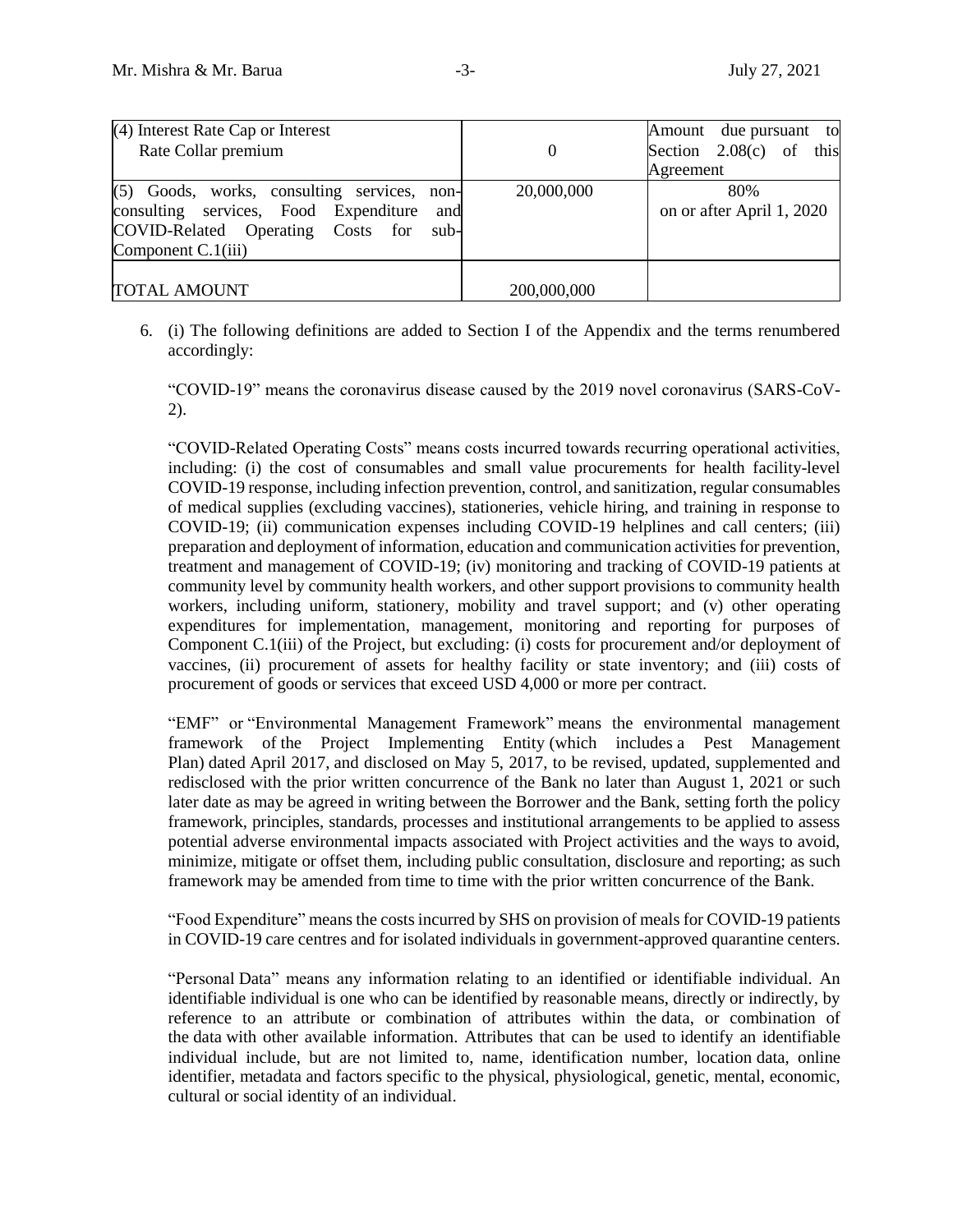"SHS" means the State Health Society of the Project Implementing Entity's Department of Health and Family Welfare, or any successor thereto."

(ii) The following definition under Section I of the Appendix is amended to read as follows:

"PIP" means the Project Implementation Plan, which includes the Financial Management Manual, dated July 19, 2017 satisfactory to the Bank, setting forth, *inter alia*, the operating procedures for the carrying out of the Project and the criteria for the selection of Grant Beneficiaries and Sub-projects, as well as the carrying out of Sub-projects; and guidelines for Personal Data collection and processing in accordance with applicable national law and good international practice, as such plan may be amended from time to time with the prior written concurrence of the Bank.

#### **II. Amendment to the Project Agreement**

7. Section 2.01 is amended to read as follows:

"The Project Implementing Entity declares its commitment to the objectives of the Project. To this end, the Project Implementing Entity shall carry out: (a) Components A.1, A.2, A.3, A.4(i), A.4(ii), A.4(iii), B, C.1(i), C.1(ii), C.2, C.3 and D of the Project through the ARIAS Society; and (b) Component C.1(iii) of the Project through the SHS, in accordance with the provisions of Article V of the General Conditions, and shall provide, promptly as needed, the funds, facilities, services and other resources required for the Project."

8. Section I.D of the Schedule is amended to include SHS and is accordingly amended to read as follows:

## **"D. Safeguards**

- 1. The State of Assam shall ensure, and cause ARIAS Society, the Participating Implementing Agencies, **SHS**, the Grant Beneficiaries, and the AIF Beneficiaries to ensure, that:
	- a. Project activities are carried out in accordance with: (i) the EMF; (ii) the EMP(s); (iii) the SMF (which includes the RPF and the IPDF); (iv) the RAP(s); and/or the  $(v)$ the IPDP(s) (collectively referred to as the "Safeguard Documents"); prepared in accordance with the objectives, policies, procedures, time schedules and other provisions set forth in the Safeguard Documents in a manner and in substance satisfactory to the Bank; and
	- b. refrain from taking any action which would prevent or interfere with the implementation of the Safeguard Documents, including any amendment, suspension, waiver, and/or voidance of any provision of the Safeguard Documents, whether in whole or in part, without the prior written concurrence of the Bank.
- 2. The State of Assam shall ensure that ARIAS Society, **SHS** and the Participating Implementing Agencies maintain, throughout the period of implementation of the Project, qualified and experienced environment and social specialists under terms of reference agreed with the Bank, to be responsible for, *inter alia*: (a) reviewing and/or clearing the environmental screenings/assessments of Project activities, the EMP(s), the RAP(s) and the IPDP(s) and the monitoring reports (submitted by ARIAS Society, the Participating Implementing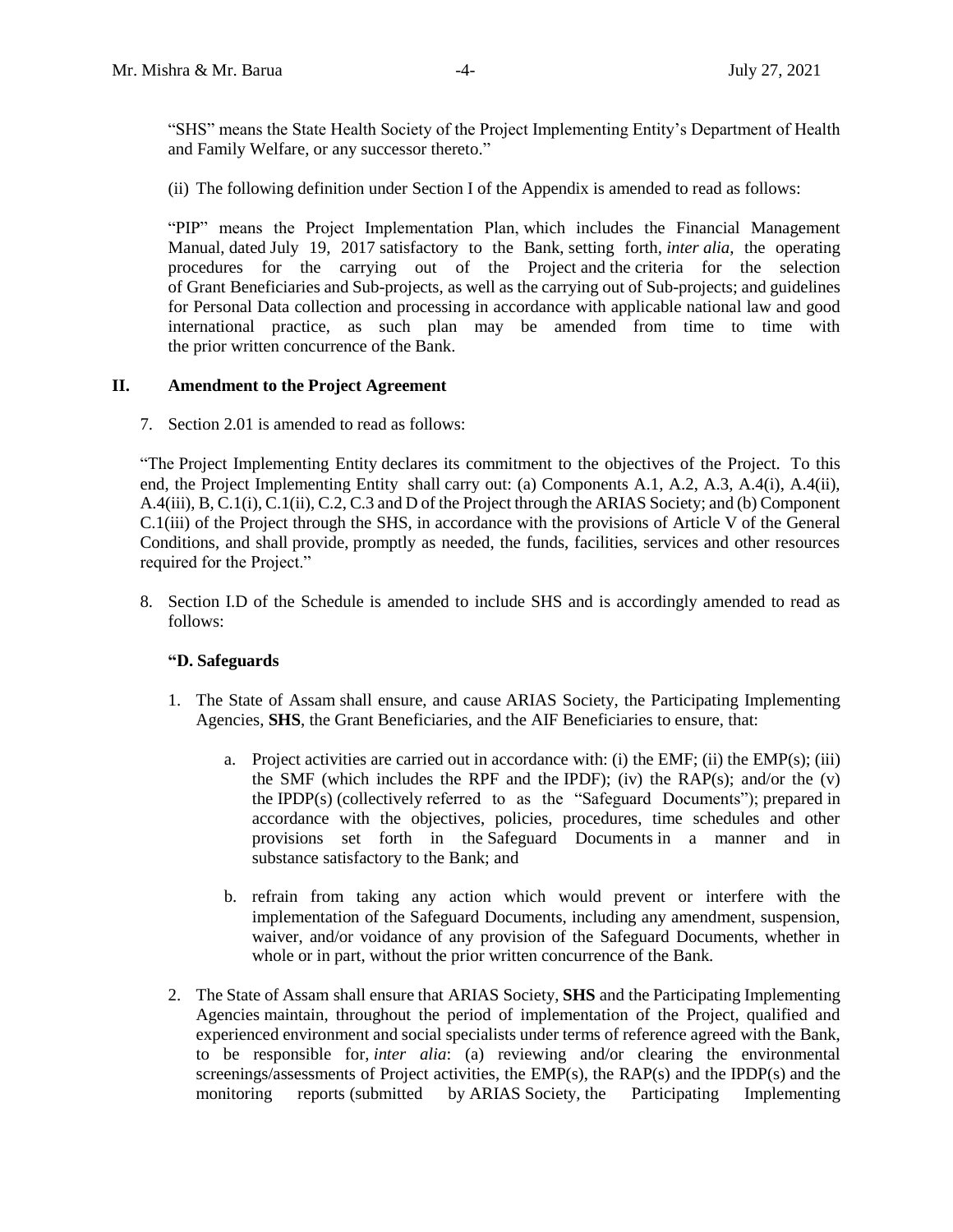Agencies, the Grant Beneficiaries and the AIF Beneficiaries) for compliance with the Safeguard Documents; (b) carrying out regular field visits to Project sites, to review ARIAS Society's, **SHS'**, the Participating Implementing Agencies', the Grant Beneficiaries', the AIF Beneficiaries' and contractors' compliance with the Safeguard Documents; and (c) providing EMF and SMF training and orientation to ARIAS Society, **SHS**, the Participating Implementing Agencies, the Grant Beneficiaries and the AIF Beneficiaries, on environmental and social queries and issues arising under the Project.

- 3. The State of Assam shall ensure that, prior to ARIAS Society's, **SHS'**, the Participating Implementing Agencies', Grant Beneficiaries' and the AIF Beneficiaries': (a) tendering any bids for civil works; or (b) selecting any Sub-Projects; or (c) requesting expressions of interest for the provision of technical services under the Project; ARIAS Society and/or **SHS** and/or the Grant Beneficiaries and/or the AIF Beneficiaries, as the case may be, shall have:
	- i. carried out an environmental and social screening/assessment of said civil works, Sub-Projects, or proposed technical services, as the case may be, in accordance with the principles, standards and procedures set forth in the Safeguard Documents;
	- ii. whenever required under the EMF and/or SMF pursuant to the screening process set forth in sub-paragraph 3(i) above: (A) prepared and adopted an EMP, a RAP and/or a IPDP in a manner and substance agreed with the Bank; and
	- iii. publicly disclosed the foregoing Safeguard Documents, in local language(s) at the relevant Project sites prior to tendering the respective contracts for such civil works or technical services, or the award of the grants and/or Sub-financing provided under the Project or other financing, as the case may be.
- 4. The State of Assam shall ensure, and cause ARIAS Society, **SHS**, the Participating Implementing Agencies, the Grant Beneficiaries and/or the AIF Beneficiaries to ensure that, prior to commencing any activity under the Project, or their respective Sub-Projects, as the case may be:
	- a. all necessary governmental permits and clearances for such activity shall have been obtained from the competent governmental authority/ies; and
	- b. all pre-conditions imposed by the governmental authority/ies under such permit(s) or clearance(s) shall have been complied with/fulfilled.
- 5. The State of Assam shall cause ARIAS Society, **SHS**, the Participating Implementing Agencies, the Grant Beneficiaries and/or the AIF Beneficiaries, as the case may be, to ensure that each contract for civil works under the Project includes the obligation of the relevant contractor to comply with the relevant labor laws, and Safeguard Documents applicable to such civil works commissioned/awarded pursuant to said contract.
- 6. The State of Assam shall cause ARIAS Society, **SHS** and the Participating Implementing Agencies, to maintain and operate throughout the period of Project implementation, grievance redressal committee and grievance processing protocol for the handling of any stakeholder complaints/grievances arising out of the implementation of Project activities, in a manner and substance agreed with the Bank.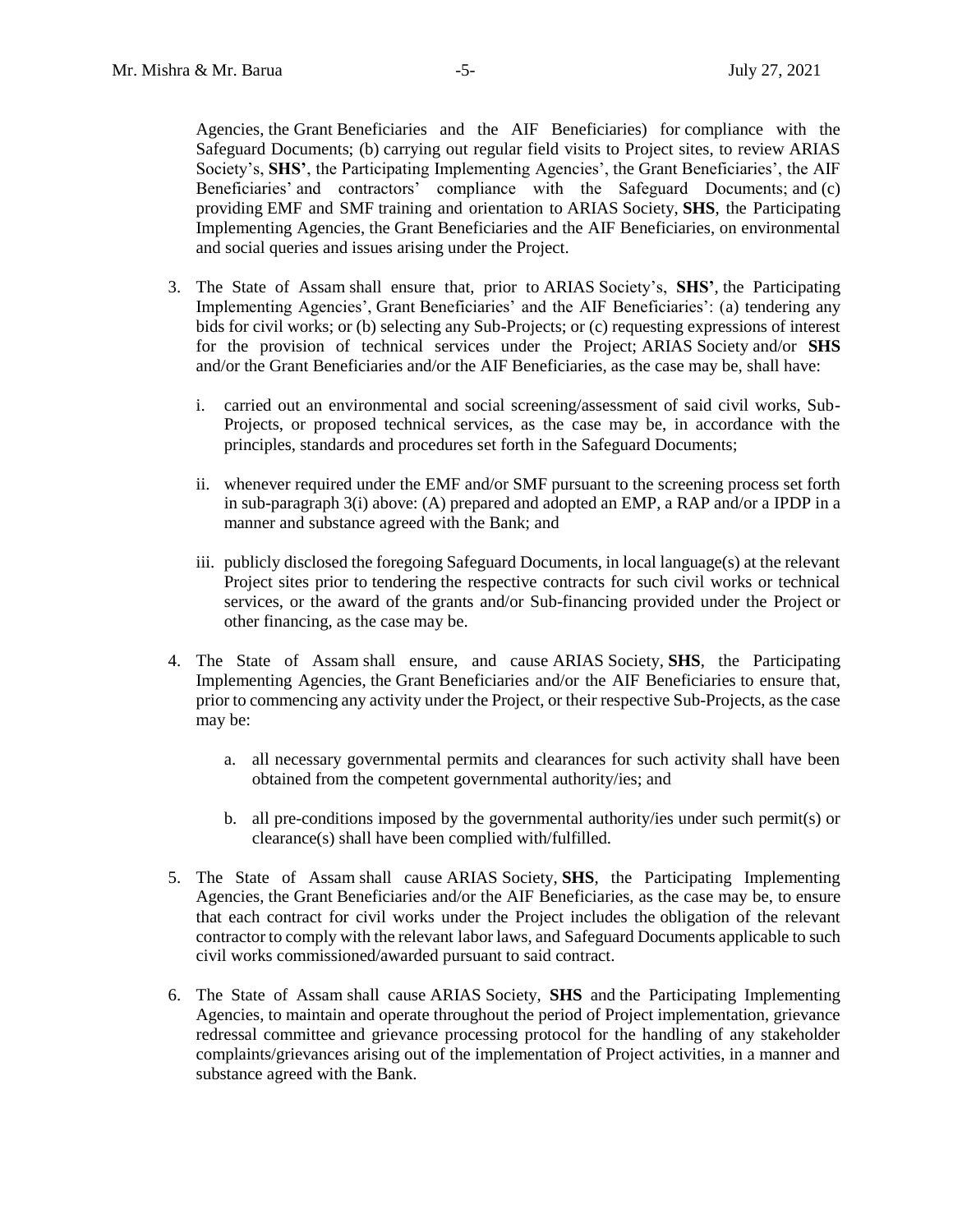- 7. The State of Assam shall ensure, and cause ARIAS Society, **SHS**, the Participating Implementing Agencies, the Grant Beneficiaries and/or the AIF Beneficiaries to ensure, that: (a) any land required for the Project (including under any Sub-Project) shall be procured on a willing-buyer/willing-seller basis or obtained as a voluntary donation/bequest, or through voluntary lease deeds, or pursuant to agreements reached with local authorities (for publicly owned land) or through inter-departmental transfers; (b) any expenditures associated with such acquisition be financed exclusively out of the Project Implementing Entity's, the Grant Beneficiaries and/or the AIF Beneficiaries' own resources, as the case may be; and (c) all resettlement measures set forth in the applicable RAP or IPDP (if any), shall have been fully executed, including the full payment of compensation prior to displacement and/or the provision of relocation assistance to all Affected Persons, as per the entitlements provided in the SMF and/or the applicable RAP and IPDP.
- 8. The State of Assam shall, throughout the period of implementation of the Project: (a) maintain, and/or cause ARIAS Society, **SHS**, the Participating Implementing Agencies, the Grant Beneficiaries and/or the AIF Beneficiaries to maintain record keeping procedures acceptable to the Bank and adequate to enable the Bank, **SHS** and ARIAS Society to supervise and assess, on an on-going basis, the implementation of/compliance with the Safeguards Documents, as well as the achievement of the objectives thereof; and (b) furnish to the Bank as part of the Project Reports an assessment of the general compliance with the Safeguard Documents, the social and environmental impact of Project activities, and the results of the mitigation or benefit-enhancing measures applied thereto, during the period preceding the date of each such report.
- 9. In the event of any conflict between the provisions of any of the Safeguard Documents, on the one hand, and the provisions of this Agreement and/or the Loan Agreement, on the other hand, the provisions of this Agreement and the Loan Agreement shall prevail.
- 9. Section II.A.1 of the Schedule is amended to read as follows:

"The State of Assam shall, and shall cause ARIAS Society and **SHS** to, monitor and evaluate the progress of the Project and prepare Project Reports in accordance in accordance with the provisions of Section 5.08 (b) of the General Conditions and on the basis of indicators agreed with the Bank. Each such Project Report shall cover the period of six month, and shall be furnished to the Borrower not later forty-five (45) days after the end of the period covered by such report for incorporation and forwarding by the Borrower to the Bank of the overall Project Report. Except as may otherwise be explicitly required or permitted under this Agreement and/or the Loan Agreement or as may be explicitly requested by the Bank, in sharing any information, report or document related to the activities described in Schedule 1 of the Loan Agreement, the Project Implementing Entity shall ensure that such information, report or document does not include Personal Data."

10. Section II.B of the Schedule is amended to read as follows:

### **"B. Financial Management, Financial Reports and Audits**

1. The State of Assam shall, and shall cause ARIAS Society and **SHS** to, maintain a financial management system and prepare financial statements in accordance with consistently applied accounting standards acceptable to the Bank, both in a manner adequate to reflect the operations and financial condition of the Project Implementing Entity, including the operations, resources and expenditures related to the Project.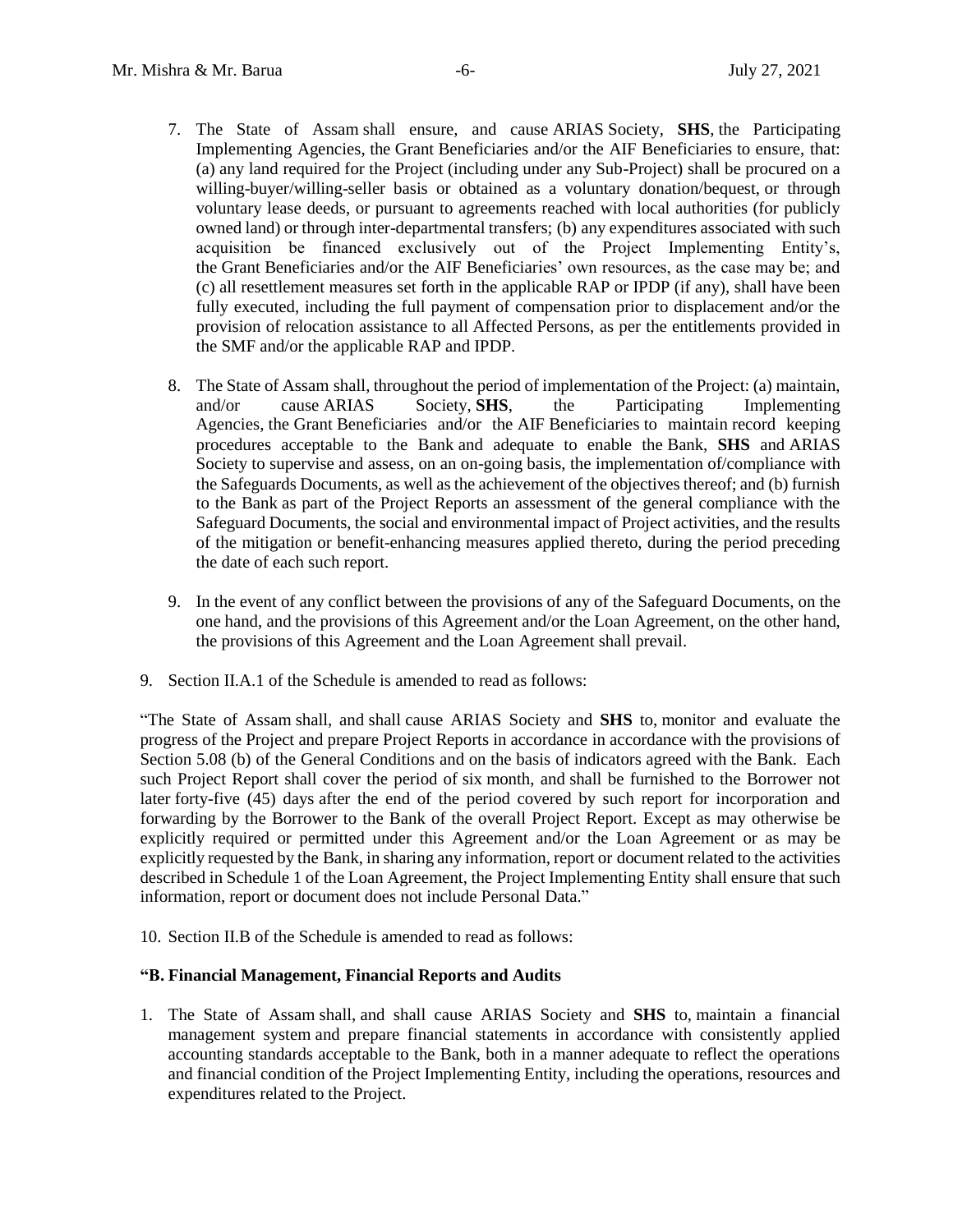- 2. Without limitation on the provision of Part A of this Section, the State of Assam shall cause ARIAS Society and **SHS** to prepare and furnish to the Bank not later than forty-five (45) days after the end of each fiscal quarter interim unaudited financial reports for the Project covering the quarter, in form and substance satisfactory to the Bank.
- 3. The State of Assam shall, and shall cause ARIAS Society and **SHS** to, have its financial statements referred to above audited by independent auditors acceptable to the Bank, in accordance with consistently applied auditing standards acceptable to the Bank. Each audit of these financial statements shall cover the period of one fiscal year. The State of Assam shall ensure that the audited financial statements for each period shall be: (a) furnished to the Borrower and the Bank not later than nine (9) months after the end of the period; and (b) made publicly available in a timely fashion and in a manner acceptable to the Bank.
- 11. The following Section is added to the Schedule:

### "**Section IV. Other Undertakings**

1. SHS shall ensure that all activities under Component C.1(iii) of Project shall be carried out in accordance with the guidelines for Personal Data collection and processing as set forth in the PIP."

#### **III. Amendment to the Results Framework**

The Results Framework of the Project is revised accordingly and is set forth in Annexure I to this Amendment Letter.

Except as specifically amended by this Amendment Letter, all other provisions of the Loan Agreement and Project Agreement shall remain unchanged and in full force and effect.

The World Bank will disclose this Amendment Letter and related information in accordance with the World Bank's Policy on Access to Information. By agreeing to this Amendment Letter, the Borrower consents to disclosure of this Amendment Letter and related information.

Please confirm your agreement to the foregoing by signing and dating two originals, retaining one original for your records and returning the other original to the World Bank. This Amendment Letter shall become effective as of April 1, 2020 upon receipt by the World Bank of the duly countersigned original of this Amendment Letter.

> Yours sincerely, INTERNATIONAL DEVELOPMENT ASSOCIATION

 $By \xrightarrow{\text{R} + \text{R} + \text{R} \times \text{R}}$ 

Junaid Kamal Ahmad Country Director, India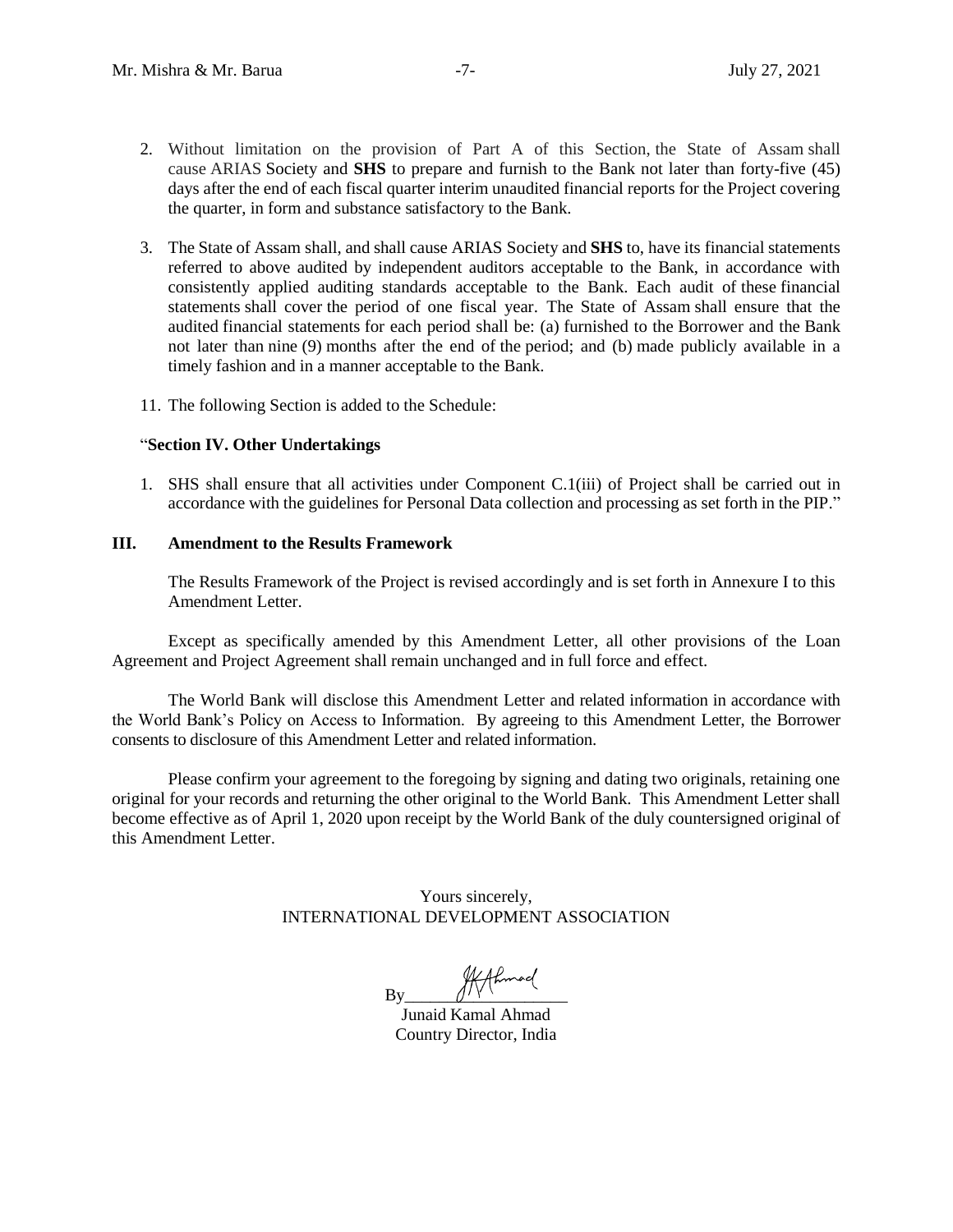AGREED:

INDIA

By: \_\_\_\_\_\_\_\_\_\_\_\_\_\_\_\_\_\_\_\_\_\_\_\_\_\_\_\_\_\_\_\_\_\_\_\_ Authorized Representative Name: \_\_\_\_\_\_\_\_\_\_\_\_\_\_\_\_\_\_\_\_\_\_\_\_\_\_\_\_\_\_\_\_\_\_ Title: \_\_\_\_\_\_\_\_\_\_\_\_\_\_\_\_\_\_\_\_\_\_\_\_\_\_\_\_\_\_\_\_\_\_ Rajat Kumar MishraDate: \_\_\_\_\_\_\_\_\_\_\_\_\_\_\_\_\_\_\_\_\_\_\_\_\_\_\_\_\_\_\_\_\_\_ 13-Aug-2021 Rajat Kumar Mishra

## STATE OF ASSAM

By: \_\_\_\_\_\_\_\_\_\_\_\_\_\_\_\_\_\_\_\_\_\_\_\_\_\_\_\_\_\_\_\_\_\_\_\_ Authorized Representative Name: \_\_\_\_\_\_\_\_\_\_\_\_\_\_\_\_\_\_\_\_\_\_\_\_\_\_\_\_\_\_\_\_\_\_ Title: \_\_\_\_\_\_\_\_\_\_\_\_\_\_\_\_\_\_\_\_\_\_\_\_\_\_\_\_\_\_\_\_\_\_ Chief Secretary, Assam Date: \_\_\_\_\_\_\_\_\_\_\_\_\_\_\_\_\_\_\_\_\_\_\_\_\_\_\_\_\_\_\_\_\_\_ 12-Aug-2021 Jishnu Barua

Enclosures

Attachment I - Revised Results Framework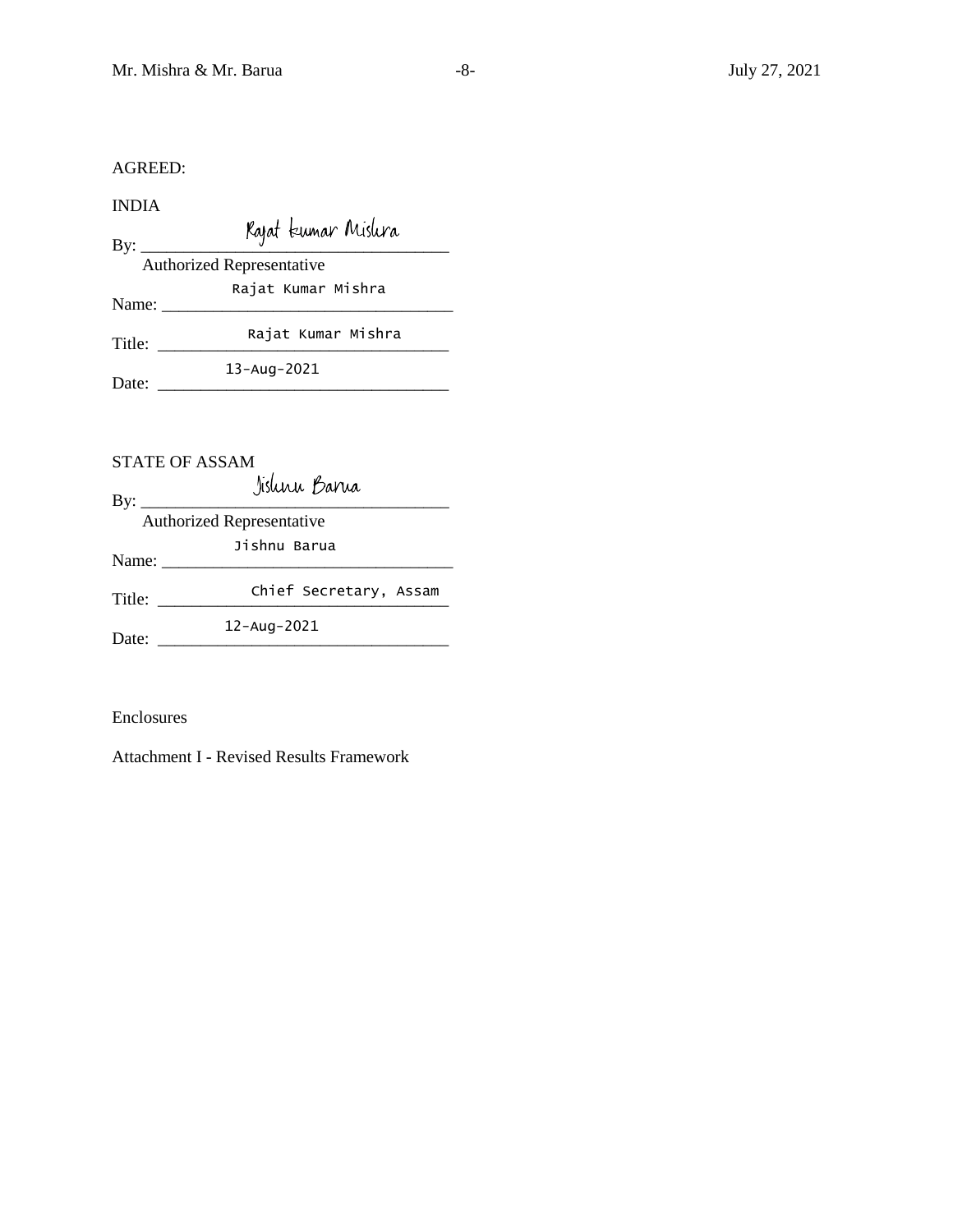# **Attachment I Revised Results Framework**

|                                                                                                                                                                                                                                                                                   |                  |                  | <b>Results framework</b>    |              |                                                            |         |         |                   |
|-----------------------------------------------------------------------------------------------------------------------------------------------------------------------------------------------------------------------------------------------------------------------------------|------------------|------------------|-----------------------------|--------------|------------------------------------------------------------|---------|---------|-------------------|
| The objective of the Project is to add value and improve resilience of selected agriculture value chains, focusing on smallholder<br>farmers and agro-entrepreneurs and to advance Assam's COVID-19 response.<br>Project Development Objective Indicators by Objectives/ Outcomes |                  |                  |                             |              | <b>Assam Agribusiness and Rural Transformation Project</b> |         |         |                   |
| <b>Indicator Name</b>                                                                                                                                                                                                                                                             | <b>Baseline</b>  |                  |                             |              | <b>Intermediate Targets</b>                                |         |         | <b>End Target</b> |
|                                                                                                                                                                                                                                                                                   |                  | 1                | $\overline{2}$              | $\mathbf{3}$ | 4                                                          | 5       | 6       |                   |
| <b>Add Value</b>                                                                                                                                                                                                                                                                  |                  |                  |                             |              |                                                            |         |         |                   |
| Increase in price premium of<br>commodities sold by<br>beneficiaries in the selected value<br>chains (Percentage)                                                                                                                                                                 | $\boldsymbol{0}$ | $\mathbf{0}$     | 5                           | 10           | 15                                                         | 20      | 20      | 25                |
| Share of selected commodities<br>sold through new marketing<br>channels (Percentage)                                                                                                                                                                                              | $\boldsymbol{0}$ | $\theta$         | 5                           | 10           | 15                                                         | 20      | 20      | 25                |
| <b>Improve resilience</b>                                                                                                                                                                                                                                                         |                  |                  |                             |              |                                                            |         |         |                   |
| Farmers reached with<br>agricultural assets or services<br>(CRI) (Number)                                                                                                                                                                                                         | $\mathbf{0}$     | 50,000           | 100,000                     | 200,000      | 300,000                                                    | 400,000 | 500,000 | 500,000           |
| Of which female beneficiaries<br>(Number)                                                                                                                                                                                                                                         | $\boldsymbol{0}$ | 15,000           | 30,000                      | 60,000       | 90,000                                                     | 120,000 | 150,000 | 150,000           |
| Farmers adopting improved<br>agricultural technology (CRI)<br>(Number)                                                                                                                                                                                                            | $\Omega$         | $\boldsymbol{0}$ | 30,000                      | 80,000       | 108,000                                                    | 240,000 | 360,000 | 360,000           |
| Of which female beneficiaries<br>(Number)                                                                                                                                                                                                                                         | $\mathbf{0}$     | $\mathbf{0}$     | 9,000                       | 24,000       | 32,400                                                     | 72,000  | 108,000 | 108,000           |
| <b>Advance Assam's COVID-19 response</b>                                                                                                                                                                                                                                          |                  |                  |                             |              |                                                            |         |         |                   |
| Satisfactory implementation of<br><b>Assam Community Surveillance</b><br>and Assam Targeted Surveillance No<br>Plans (Yes/No)                                                                                                                                                     |                  |                  |                             |              |                                                            |         |         | Yes               |
| <b>Intermediate Results Indicators by Components</b>                                                                                                                                                                                                                              |                  |                  |                             |              |                                                            |         |         |                   |
| <b>Indicator Name</b>                                                                                                                                                                                                                                                             | <b>Baseline</b>  |                  | <b>Intermediate Targets</b> |              |                                                            |         |         | <b>End Target</b> |
|                                                                                                                                                                                                                                                                                   |                  | $\mathbf{1}$     | $\mathbf{2}$                | 3            | 4                                                          | 5       | 6       |                   |

| <b>Component A: Enabling Agri Enterprise Development</b>                                                                         |  |  |    |     |     |     |       |       |  |
|----------------------------------------------------------------------------------------------------------------------------------|--|--|----|-----|-----|-----|-------|-------|--|
| Agribusiness investments<br>leads facilitated through the<br>Assam Bureau of Investment<br>Promotion (ABIP) (number)<br>(Number) |  |  | 20 | 60  | 100 | 200 | 250   | 300   |  |
| Enterprises set up with the<br>support of Enterprise                                                                             |  |  |    | 200 | 400 | 800 | 1.000 | 1,500 |  |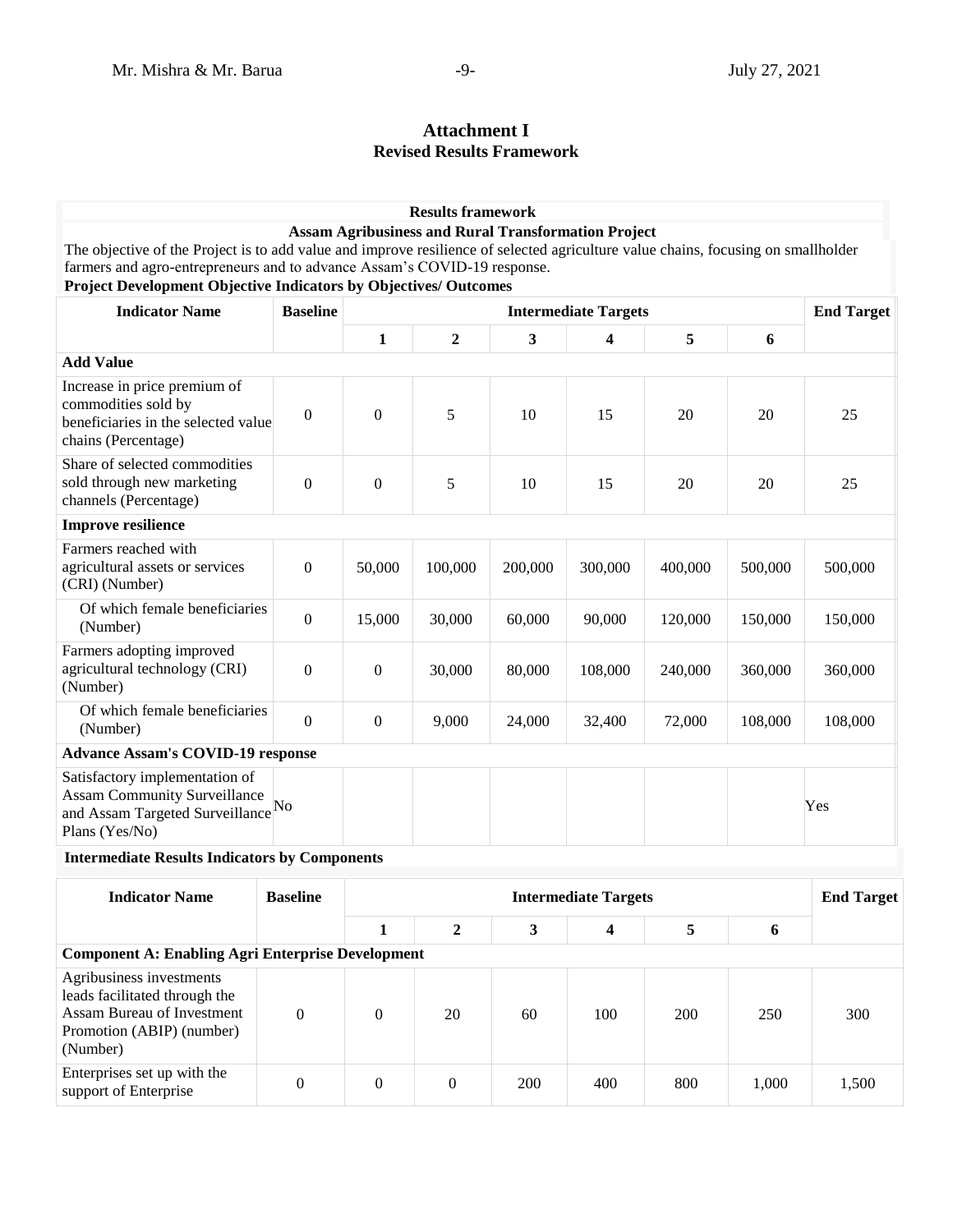| <b>Indicator Name</b>                                                                 | <b>Baseline</b>  | <b>Intermediate Targets</b> |                  |           |            |            |            | <b>End Target</b> |  |
|---------------------------------------------------------------------------------------|------------------|-----------------------------|------------------|-----------|------------|------------|------------|-------------------|--|
|                                                                                       |                  | 1                           | $\overline{2}$   | 3         | 4          | 5          | 6          |                   |  |
| Development and Promotion<br>Facility (EDPF) (Number)                                 |                  |                             |                  |           |            |            |            |                   |  |
| Investment made and<br>leveraged by the Agribusiness<br>Fund (Amount(USD))            | $\boldsymbol{0}$ | $\boldsymbol{0}$            | $\mathbf{0}$     | 5,000,000 | 10,000,000 | 15,000,000 | 20,000,000 | 30,000,000        |  |
| <b>Component B: Facilitating Agro Cluster Development</b>                             |                  |                             |                  |           |            |            |            |                   |  |
| Joint actions undertaken by<br>firms in a cluster (Number)                            | $\boldsymbol{0}$ | $\boldsymbol{0}$            | 28               | 96        | 164        | 232        | 300        | 300               |  |
| Agri-industrial development<br>plans developed (Number)                               | $\theta$         | $\boldsymbol{0}$            | 7                | 17        | 17         | 17         | 17         | 17                |  |
| Firms mobilized into industry<br>associations (Number)                                | $\boldsymbol{0}$ | $\boldsymbol{0}$            | 700              | 1,700     | 1,700      | 1,700      | 1,700      | 1,700             |  |
| Negotiable warehouse receipts<br>issued to project beneficiaries<br>(Number)          | 15               | 15                          | 1,000            | 5,000     | 10,000     | 15,000     | 20,000     | 25,000            |  |
| Trading volume through<br>improved markets<br>(Percentage)                            | $\boldsymbol{0}$ | 5                           | 5                | 10        | 15         | 15         | 20         | 20                |  |
| Rural roads upgraded with<br>climate resilient technologies<br>(KM) (Kilometers)      | $\boldsymbol{0}$ | $\boldsymbol{0}$            | 50               | 100       | 100        | 100        | 100        | 100               |  |
| <b>Component C: Fostering Market-led Production and Resilience Enhancement</b>        |                  |                             |                  |           |            |            |            |                   |  |
| Climate resilient technologies<br>demonstrated in the project<br>areas (Number)       | $\boldsymbol{0}$ | 7                           | 15               | 25        | 25         | 25         | 25         | 25                |  |
| <b>Farmer Producer</b><br>Organizations(FPOs)<br>supported by the Project<br>(Number) |                  |                             |                  |           |            |            |            |                   |  |
| FPO <sub>s</sub> (Number)                                                             | $\overline{0}$   | $\boldsymbol{0}$            | $\boldsymbol{0}$ | 30        | 50         | 90         | 100        | 100               |  |
| Members (Number)                                                                      | $\boldsymbol{0}$ | $\overline{0}$              | $\boldsymbol{0}$ | 12,000    | 20,000     | 36,000     | 40,000     | 40,000            |  |
| Volume throughput of the<br><b>Common Service Centers</b><br>(CSCs) (Tones/year)      |                  |                             |                  |           |            |            |            |                   |  |
| Pork (Tones/year)                                                                     | $\boldsymbol{0}$ | $\boldsymbol{0}$            | 700              | 3,200     | 6,300      | 9,700      | 12,750     | 12,850            |  |
| Fish (Tones/year)                                                                     | $\boldsymbol{0}$ | $\boldsymbol{0}$            | $\boldsymbol{0}$ | 2,000     | 3,500      | 5,500      | 6,000      | 10,000            |  |
| Milk (Tones/year)                                                                     | 22               | 30                          | 45               | 90        | 175        | 315        | 500        | 790               |  |
| <b>Agricultural Commodities</b><br>(Tones/year)                                       | $\boldsymbol{0}$ | $\boldsymbol{0}$            | $\boldsymbol{0}$ | 40,000    | 45,000     | 53,000     | 60,000     | 70,000            |  |
| Producers provided financial<br>education / counselling<br>(Number)                   | $\boldsymbol{0}$ | 2,500                       | 10,000           | 30,000    | 70,000     | 150,000    | 200,000    | 250,000           |  |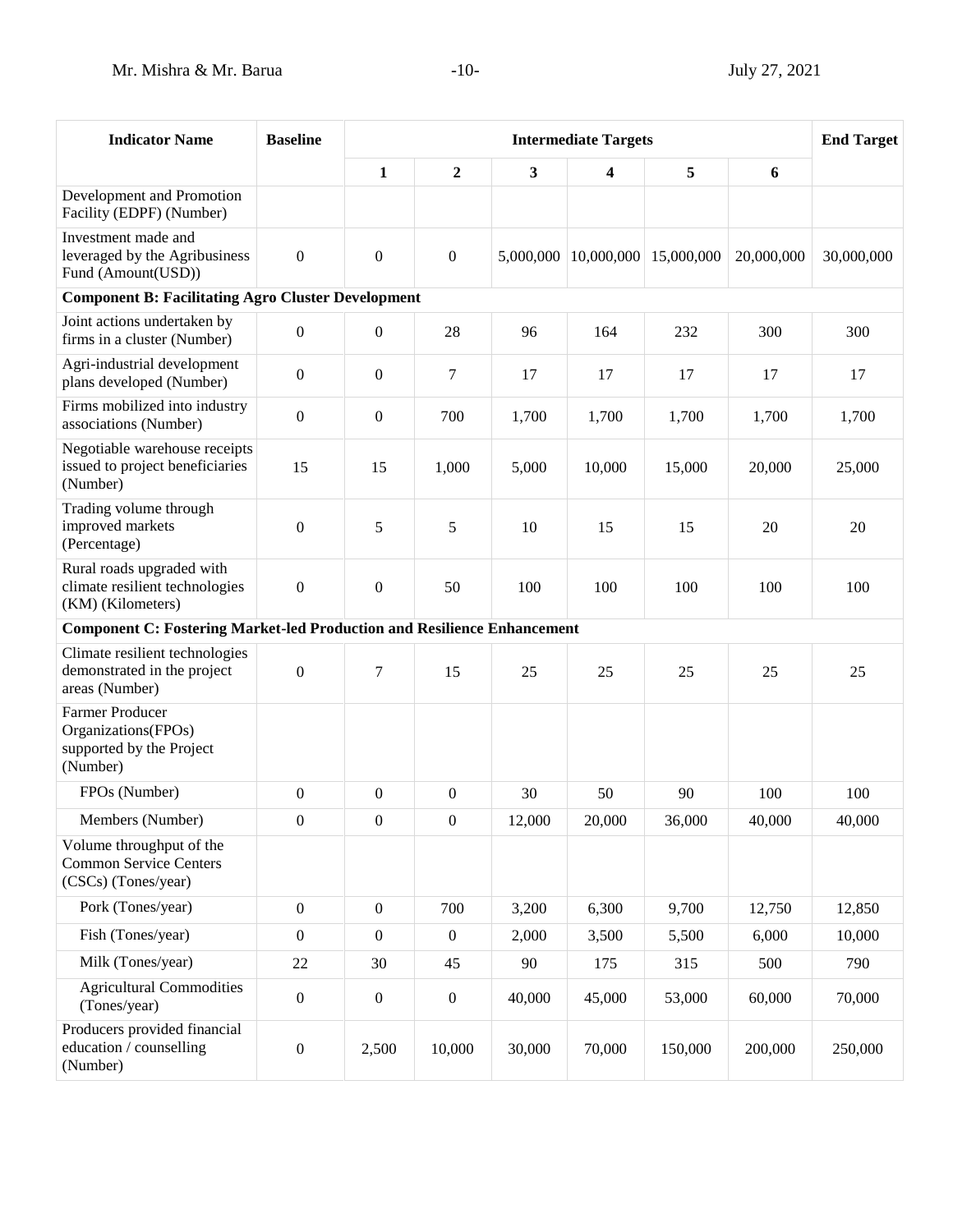| <b>Indicator Name</b>                                                                                                 | <b>Baseline</b> |                | <b>Intermediate Targets</b> |        |                         |        |         |         |
|-----------------------------------------------------------------------------------------------------------------------|-----------------|----------------|-----------------------------|--------|-------------------------|--------|---------|---------|
|                                                                                                                       |                 | 1              | $\overline{2}$              | 3      | $\overline{\mathbf{4}}$ | 5      | 6       |         |
| Producers with increased<br>access to financial services<br>(number), of which at least<br>30% are female (Number)    | $\theta$        | $\overline{0}$ | 5,000                       | 15,000 | 35,000                  | 75,000 | 100,000 | 125,000 |
| Quarantine and COVID care<br>centers in Assam are<br>operational (Yes/No)                                             | No.             |                |                             |        |                         |        |         | Yes     |
| <b>Component D: Project Management, Monitoring and Learning</b>                                                       |                 |                |                             |        |                         |        |         |         |
| Grievances registered related<br>to delivery of project benefits<br>that are actually addressed<br>(CRI) (Percentage) | $\theta$        | 70             | 80                          | 80     | 100                     | 100    | 100     | 100     |